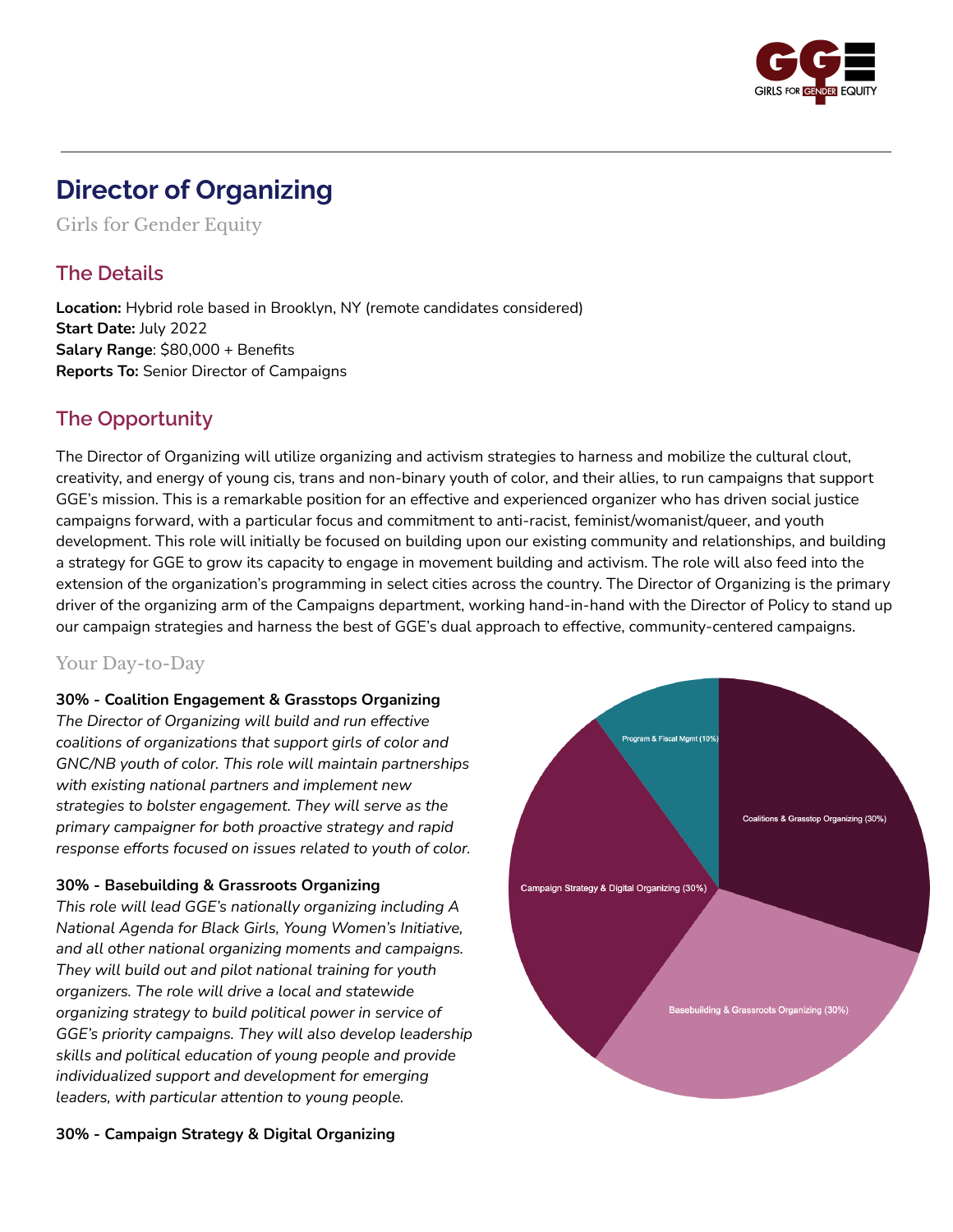

The Director of Organizing will keep abreast of the local and national political landscape, with particular attention to racial and gender equity and make strategic choices about GGE's organizing tactics. They will identify and carry out local, *statewide and national campaigns rooted in GGE's unique lens, organizational best practices, and opportunities for expansion. They will lead digital campaigns and mobilize GGE's base nationally and statewide.*

#### **10% - Program Planning & Fiscal Management**

*With the Senior Director of Campaigns, the Director of Organizing will reconcile programmatic monthly expenses* against accounting records. They will work with the Development and Finance teams to plan program budget, track expenses and report on key activities for the purpose of fundraising and securing resources for GGE's work.

### **The Skills You'll Need**

Success in the Director of Organizing role will require a deep commitment to anti-racist, feminist/womanist/queer, and youth development work. The ideal candidate will also bring the following skills, attributes and experiences:

- Stellar communication skills;
- Impeccable attention to detail, systems, and processes;
- Flexible, able to shift priorities and maintain a sense of perspective;
- Strategic and results oriented collaboration with a leadership team;
- Ability to coach, support and supervise staff;
- Familiarity, comfort, and ability to thrive within a small, dynamic team environment.
- Ability to maintain relationships with organizational leaders and counterparts at partner organizations
- Ability to read and assess the current political landscape
- Familiarity with legal frameworks for 501c3 and 501c4 eligible activities
- Familiarity with a range of tools to help organize GGE's base online, including but not limited to CRM, SMS and emerging products to mobilize supporters
- Highly organized, self-motivated, independent worker who can prioritize tasks and manage multiple projects at once;
- Creative problem-solver who anticipates challenges and seizes opportunities for collaboration;
- Able to implement vision, think strategically, exercise good judgment, and lead change;
- Initiative-taker with a strong work ethic and efficient, results-oriented approach; and
- High level of self-awareness and ability to give and receive feedback well.
- Experience driving local and national campaigns that center young people of color;
- Experience authentically amplifying the voices of young people of color to lead movement building strategies;
- Experience ideating and executing a campaign, expansion initiative and/or growth strategy from start to finish;
- Experience building, expanding and activating a base in service of campaign goals;
- Experience supervising organizing staff.
- Experience driving rapid response mobilization in partnership with Digital and Communications staff

#### **DESIRED BUT NOT REQUIRED**

● Lived experience with school pushout, the criminal legal system, navigating gender, gender identity, and/or racial equity issues.